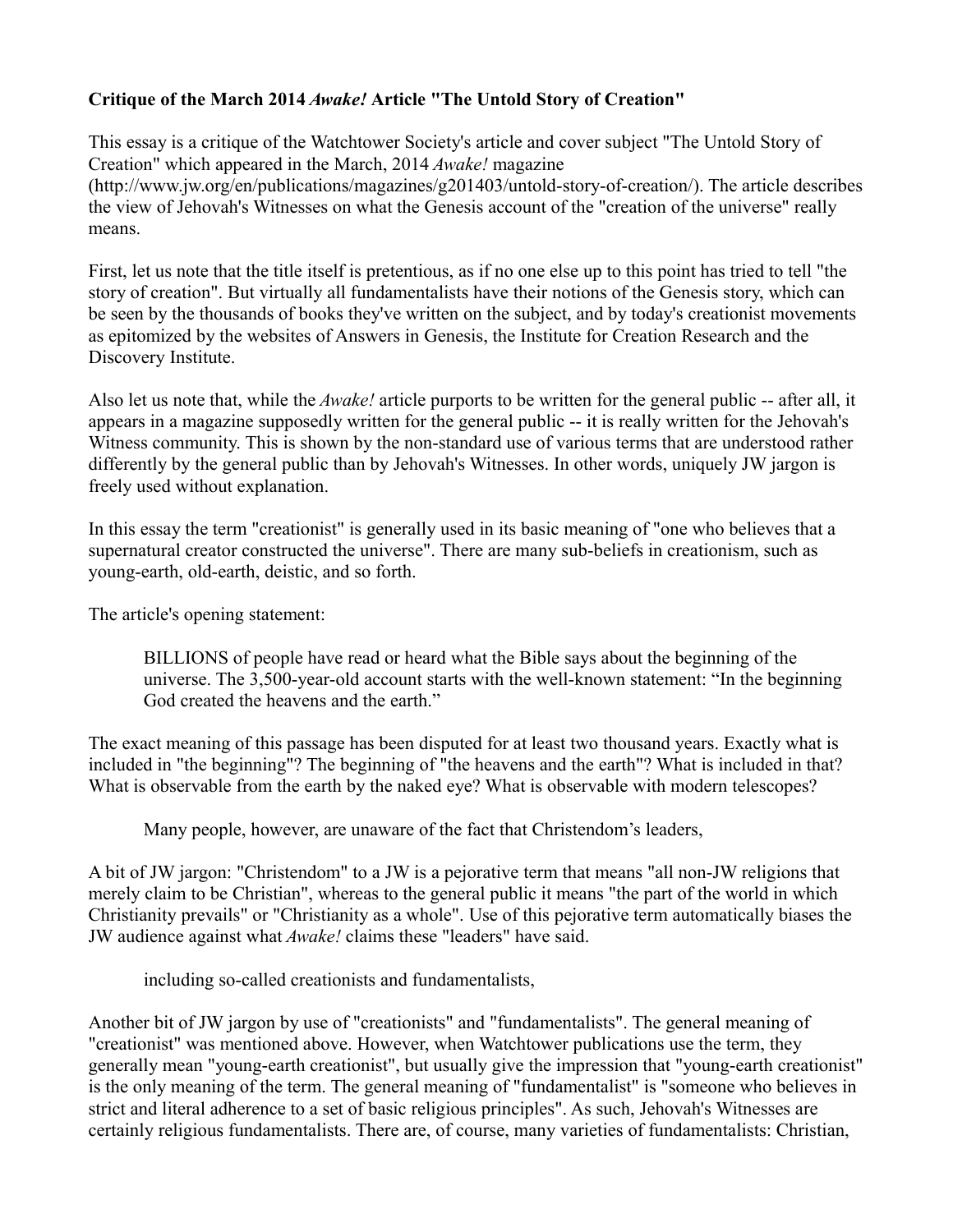Jewish, Islamic, Hindu and so forth.

In many contexts in Western literature the capitalized term "Fundamentalist" has come to mean "someone who adheres to the Christian principles outlined in *The Fundamentals*". That collection of books, published in 1910, has come to be the standard of modern Evangelical Christianity. So in this sense, a "Fundamentalist" is an "Evangelical Christian". Of course, many writers are sloppy and fail to distinguish between the capitalized and uncapitalized meanings of the word as well as in its various shades of meaning. This sloppiness certainly describes some the writers of Watchtower publications, except that in some cases the lack of precision is clearly deliberate.

That Watchtower writers really do know the difference between "fundamentalist" and "Fundamentalist" is shown by their own writings. Here is an example of the term used with its general meaning:

A fundamentalist is one who holds rigidly to traditional, conservative religious values. (w97 3/1 p. 3)

Here is an example of the term used with its specific meaning of "Evangelical Christian":

Fundamentalism, while claiming to defend the Bible, has also actually undermined its authority. One way it has done so is by a literal interpretation of texts that are clearly not meant to be taken literally. An example of this is the claim that, according to the Genesis account, the earth was created in 6 literal 24-hour days. Obviously, these were symbolic days of much longer duration. (Compare Genesis 2:3, 4; 2 Peter 3:8.) Other ways Fundamentalism undermines the Bible is by teaching unscriptural doctrines, such as eternal torment in hellfire, and at times by promoting standards of conduct other than those required by Scripture, such as forbidding the consumption of alcoholic beverages or the use of makeup by women. In these ways Fundamentalism has caused people to reject the Bible's message as naive, unreasonable, and unscientific. (G89 10/22 pp. 19-20)

Here is an example where the Watchtower writer distinguishes Jehovahs Witnesses from "Fundamentalists" -- as if this had to be explained to anyone who knows anything about Jehovah's Witnesses:

Jehovah's Witnesses are Christians, but they are not Protestants for the same reason that they are not Catholics—they recognize certain teachings of those religions as unscriptural. For example, the Bible does not teach that God—the very personification of love—tortures people forever in a fiery hell. Nor does it teach that humans have an immortal soul or that Christians should meddle in politics.—Ezekiel 18:4; John 15:19; 17:14; Romans 6:23.

"Fundamentalism is a broad movement within Protestantism in the United States," says The World Book Encyclopedia. Some Fundamentalist organizations "have adopted social and political positions based on a literal use of Biblical texts." That definition does not fit Jehovah's Witnesses. As mentioned, they abstain from politics and do not impose their views on others by political or any other means. Rather, they converse with people, usually one-on-one, using reason and convincing evidence, in imitation of the early Christians.—Acts 19:8. (g 8/10 p. 6)

The reader may consult the March 1, 1997 *Watchtower* magazine, pages 3-6, to see how the writer sloppily fails to distinguish between "fundamentalist" and "Fundamentalist", even though he explicitly discusses the differences in meanings in actual usage.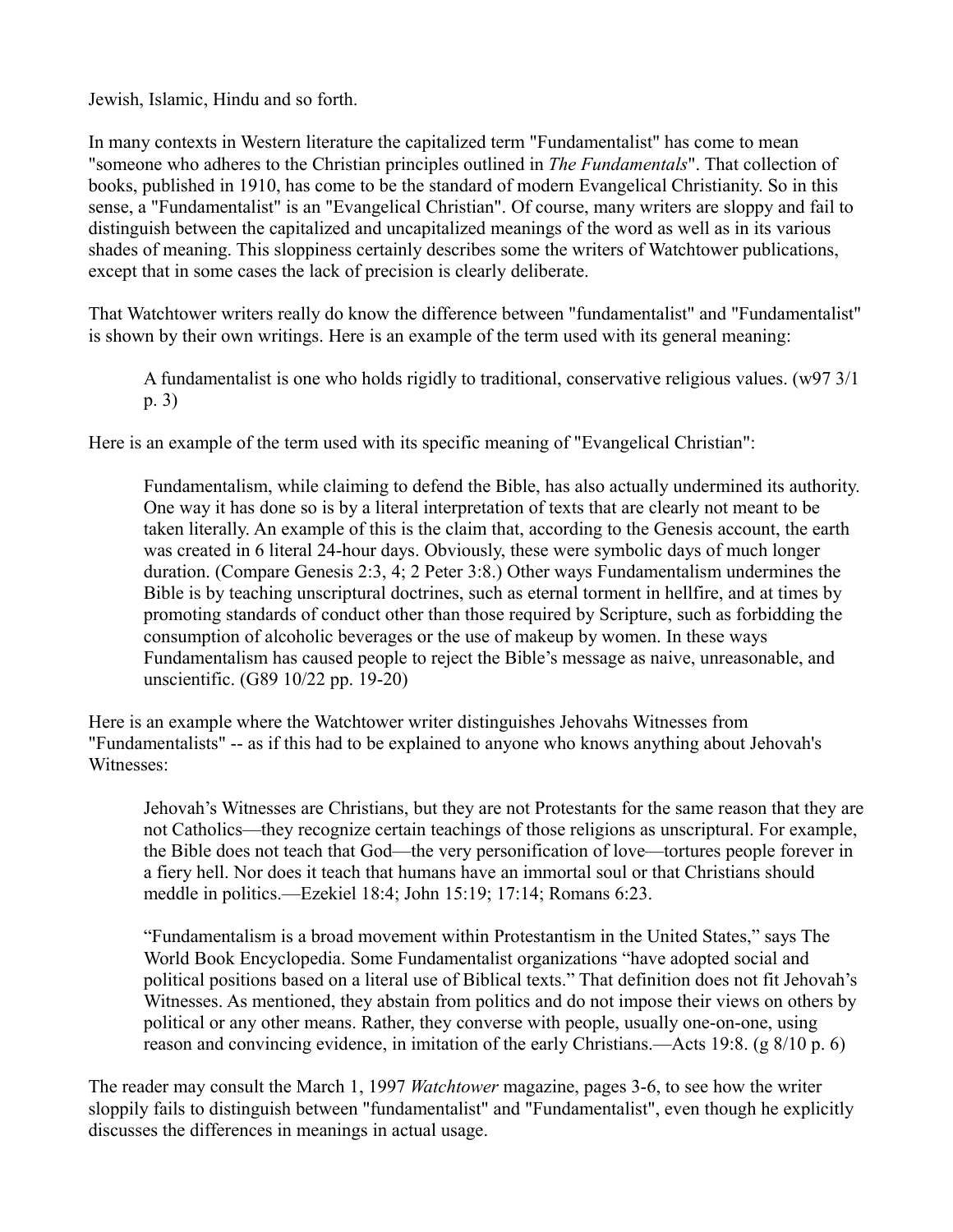Back to the article:

have spun the Bible account of creation into numerous tales that deviate from what the Bible really says. These interpretations fly in the face of scientific fact.

These statements are breathtaking in their hypocrisy.

First, there are very good arguments that indicate that when Genesis speaks of "six creative days" it really does mean six literal 24-hour days. The reader may consult the voluminous young-earth creationist literature to see this.

Second, from its inception in the 1880s until the mid-1980s the Watchtower Society taught that the creative days were 7,000 years long, and it teaches that today, in 2014, we are about 6,000 years into the 7th creative day (God's day of rest). So when Genesis describes the first creation of plant life on land on the 3rd day, that began about 34,000 years ago. And when Genesis describes the first creation of animal life in the oceans and flying life on land on the 5th day, that began some 20,000 years ago. And when Genesis describes the first creation of animal life on land on the 6th day, that began a mere 13,000 years ago. Yet modern science indicates that microscopic plant life has existed for at least 3.5 billion years, and macroscopic plant and animal life for at least 1 billion years. So until the mid-1980s the Watchtower Society taught its own version of young-earth creationism. Not the same version as Christian Fundamentalists teach, but young-earth creationism nonetheless. The fact that Watchtower publications for decades have allowed that the earth itself -- but not life upon it -- might be billions of years old does not mitigate the Society's belief in its unique version of young-earth creationism.

Today it is not clear that the Watchtower itself knows what it believes about the time of appearance of life. The last mention of 7,000-year creative days in Watchtower literature was in 1987. Beginning in the mid-1980s some Watchtower publications substituted "millennia" or "long periods of time" for "7,000 years" and that is what they do today. But that is entirely unhelpful for a reader who wants to know if the Watchtower Society accepts modern scientific dating methods -- which one would think is a goal of this *Awake!* article.

Even though those tales are not found in the Bible, they have caused some people to dismiss the Bible account as mythical allegory.

One would think, then, that readers of Watchtower literature up through the mid-1980s would have had equal cause to dismiss the Bible account as myth.

The real Bible story of creation has gone largely unnoticed. This is a shame, for the Bible actually presents a very logical and credible explanation of the beginning of the universe. What is more, that explanation harmonizes with scientific discovery. Yes, you might be pleasantly surprised by the Bible's untold story of creation!

Actually, a careful comparison of the Genesis account with modern scientific dating of the various events that happened in the earth's history show that they do not match at all, as described below.

We will skip the section "THE UNCREATED CREATOR".

HOW LONG DID GOD TAKE TO CREATE THE UNIVERSE?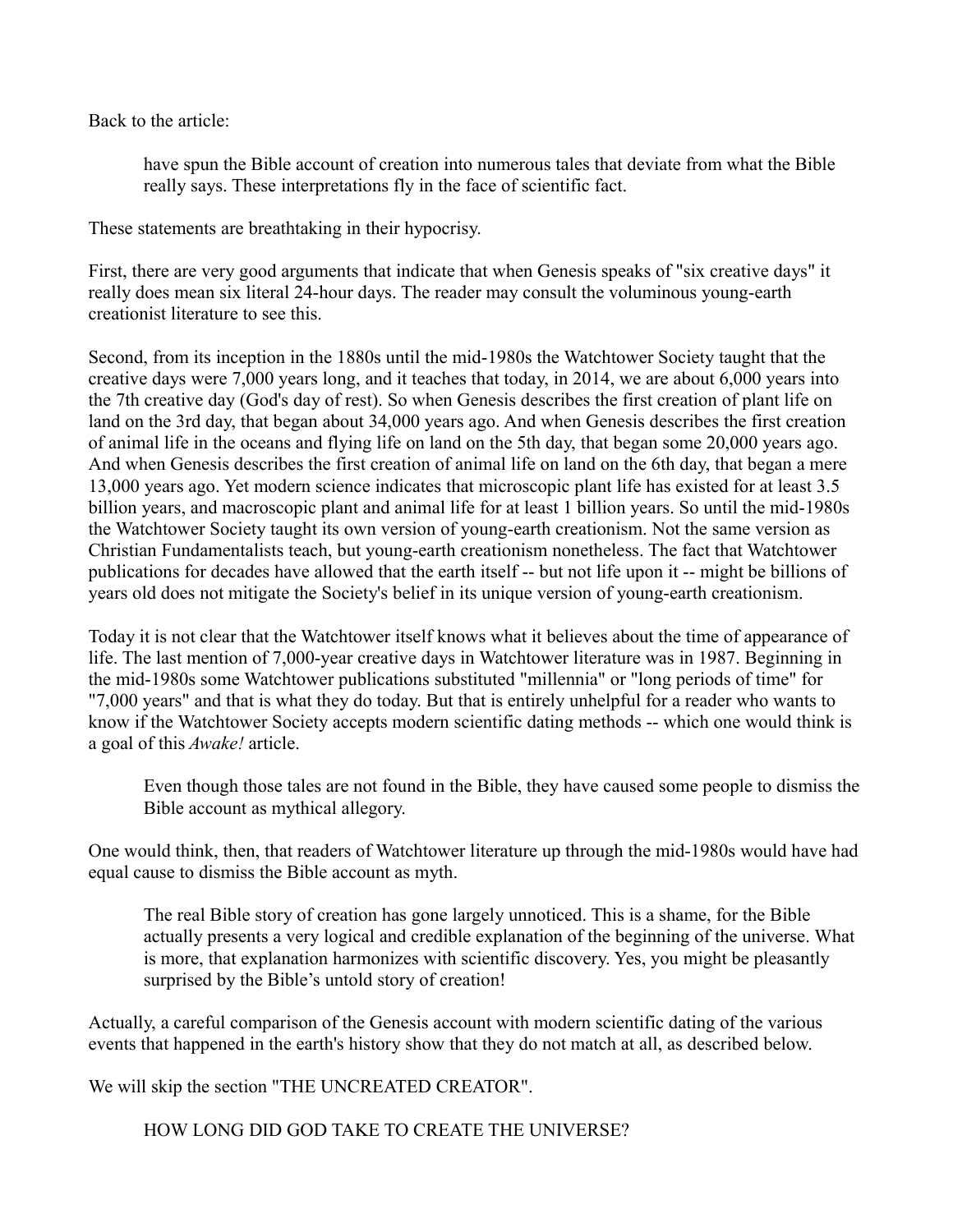The Bible states that God created "the heavens and the earth." This broad statement, however, makes no reference to the length of time involved in creating the universe or to the methods he used to shape it. What about the widespread creationist belief that God created the universe in six literal 24-hour days? This concept, widely rejected by scientists, is based on a gross misunderstanding of the Bible account.

Actually it is based on a literal interpretation of the Bible account. The only reason that the Watchtower Society rejects that literal interpretation is that -- giving credit where credit is due -- the scientific evidence for an earth billions of years old is so strong that anyone without an unreasoning commitment to literal Biblical interpretation can see it. The founder of the modern young-earth creationist movement, Henry Morris, once wrote that if it were not for his commitment to a literal interpretation of Genesis, he would have no problem accepting the scientific evidence for an old earth. So the Watchtower's rejection of a literal interpretation of the creative days of Genesis is based on scientific evidence, not on the Bible itself.

Consider what the Bible really says.

The Bible does not support fundamentalists and creationists who claim that the creative days were literal 24-hour days.

No evidence, or even argumentation, is given. By the same lack of evidence, the Bible does not support JW-style young-earth creationism that pegs the creative days as 7,000 years long.

The Bible frequently uses the term "day" to designate various periods of time. In some cases these periods are of an unspecified length. The account of creation found in the Bible book of Genesis is one example of this.

Again no evidence or argumentation is given. This claim is based on rationalization due to the scientific evidence for an earth 4.5 billion years old.

In the Bible account, each of the six creative days could have lasted for thousands of years.

Note the waffling on the actual length of the creative days. According to the science, these "days" must have lasted hundreds of millions of years. After all, the latest evidence is that multi-celled animals and plants began proliferating at least 630 million years ago and have existed for at least a billion years. And there is evidence that one-celled life was in existence not later than 3.5 billion years ago. Eventually, about 540 million years ago, the period in earth's history called the Cambrian came along, during which, in a period of some 30 million years, many new and relatively large plants and animals arose in the oceans, especially ones with hard parts.

To refer to hundreds of millions of years as "thousands of years" or "millennia" is like referring to a human life span as "thousands of microseconds long". Someone who deliberately does that is either abysmally ignorant or is hiding something.

Why does the Watchtower Society carefully avoid allowing that the "creative days" were hundreds of millions of years long? Obviously because of its history of teaching that they were only 7,000 years long. Today there are millions of JWs who were taught for decades that this was so, and many of them still believe that. On the other hand, because the Watchtower Society has not mentioned these 7,000-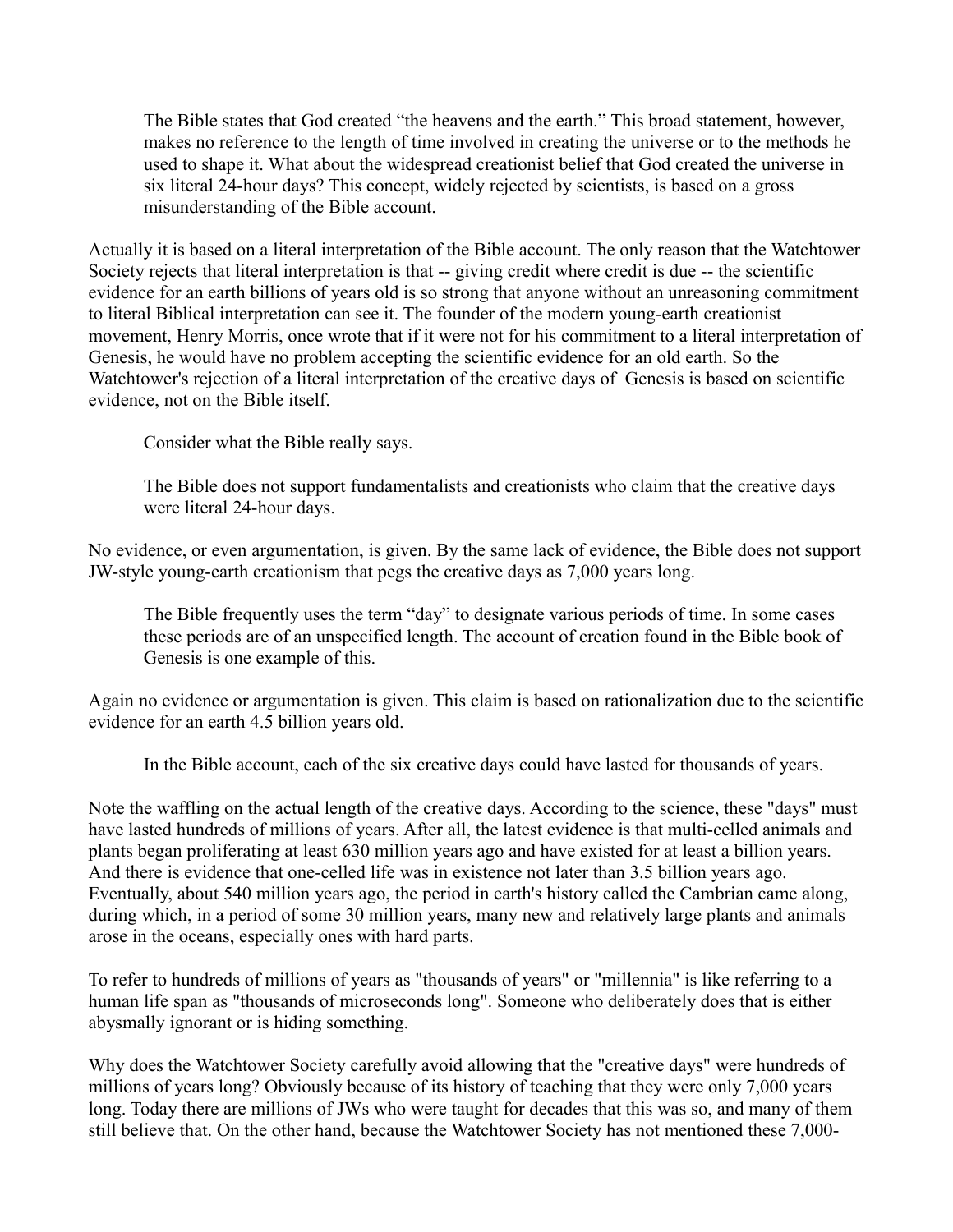year periods since 1987, hardly any JWs who are "younger in the Truth" than 1987 are aware of the older teaching. So by using the unspecific term "millennia" the Society kills two birds with one stone: it avoids creating cognitive dissonance in the younger JWs who know very well that life has been on the earth for hundreds of millions of years, and in the older JWs who still, in some recess of their minds, still believe that life is no more than 34,000 years old.

God had already created the universe, including a lifeless planet Earth, by the time the first creative day began.

This claim is refuted by the Bible itself. While an argument can be made that Genesis 1:1 ("In the beginning God created the heavens and the earth."), in isolation, might allow for the earth to have been created long before the creative days began, there is no textual reason why that must be so. Genesis 1:2-5 follows immediately with "Now the earth proved to be formless and waste . . . there came to be light . . . a first day." So the text might allow that "in the beginning" took place long before "there came to be light", but it also allows that the one followed immediately after the other. How can one resolve the ambiguity? The Bible itself proves conclusive.

Exodus 20:11 clearly states: "For in six days Jehovah made the heavens and the earth, the sea and everything that is in them." (cf. Exodus 31:17) Are the sun, moon and stars part of the "everything that is in" the heavens? Obviously, yes. Therefore, "in the beginning" comprises the beginning of the first creative day, and *Awake!'s* claim is spurious.

Furthermore, *Awake!* provides no scientific evidence whatsoever that there was a gap between "in the beginning" and Day One.

*Awake!* continues with a non-sequitur:

Evidently the six creative days were long periods during which Jehovah God prepared the earth for human habitation.

This is followed by a demonstrably false and misleading claim:

The Bible account of creation does not conflict with scientific conclusions about the age of the universe.

The claim is false because, in view of the above demonstration that the Watchtower Society has given no actual evidence that the Bible allows for an earth billions of years old, and that its claims contradict the Bible, the Bible's account has not been demonstrated to be compatible with scientific conclusions about the age of the universe. After all, if Day One began some 48,000 years ago, and as Exodus 20:11 explicitly states, "the beginning" occurred in that time frame, there is a huge conflict between the Bible and science. The claim is misleading because most of Genesis 1 concerns the creation of life and things having to do with the earth itself -- not the age of the universe. Indeed, Genesis itself gives no evidence of its writers' awareness of a universe outside the earth. And it is misleading because a careful consideration of the order of creation events listed in Genesis shows that it is completely at odds with science.

For example, Genesis states that grass and fruit trees were created on the 3rd creative day, before any animal life. That is at odds with the scientific fact that both plant and animal life appeared in the seas, long before *ANY* kind of life appeared on the land. Naturally, the Jews reading Genesis long ago would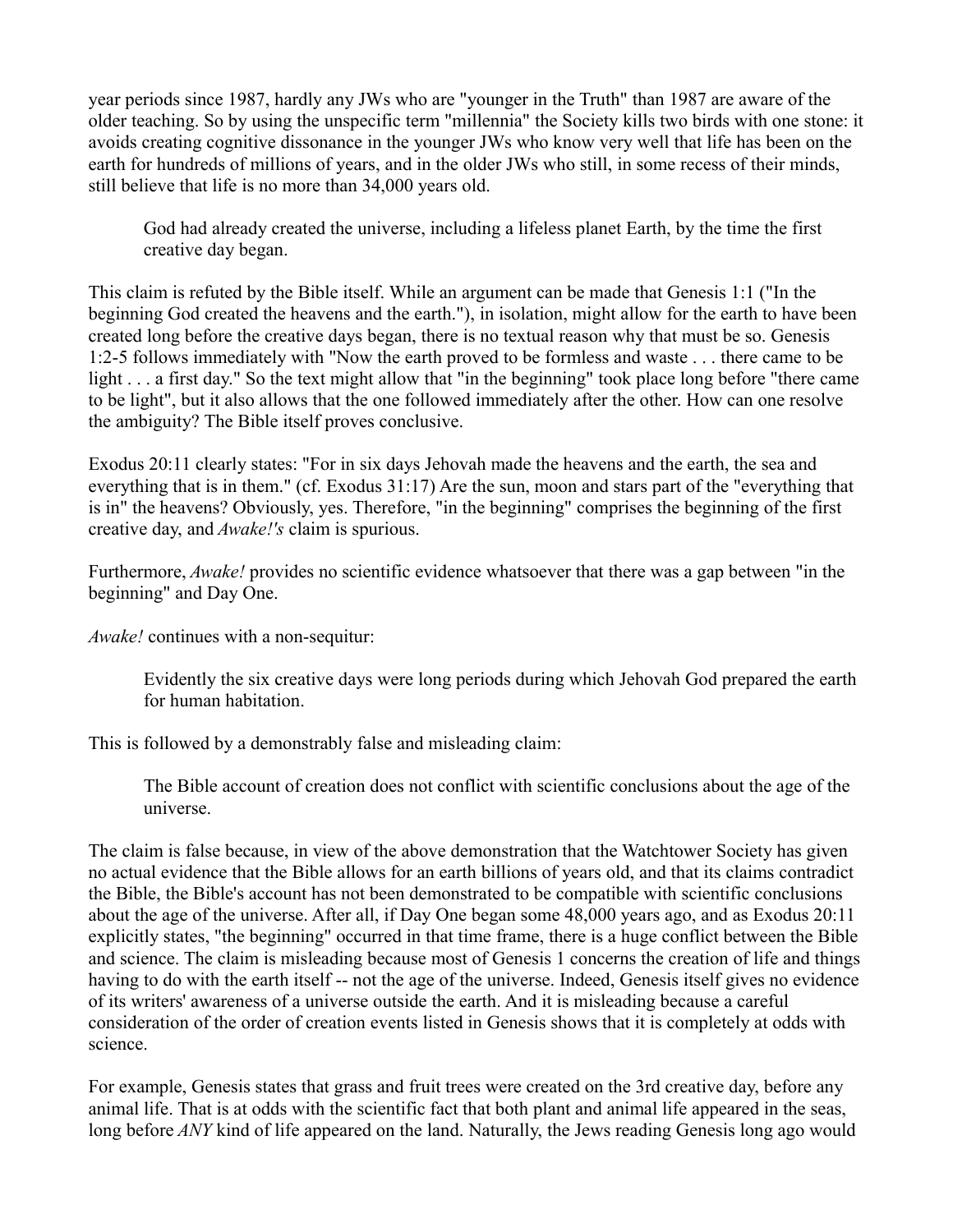have understood "fruit trees" to include the kind they were familiar with, such as olives, dates and pomegranates. But flowering plants do not show up in the fossil record until about 120 million years ago, whereas the first animal life on land appeared about 400 million years ago in the form of insects, and the first multi-celled animal life in the sea appeared at least 630 million years ago.

*Awake!* next tackles the question, "DID GOD USE EVOLUTION?" This is a hot topic of conversation among many Christians today.

Many who do not believe in the Bible embrace the theory that living things emerged from lifeless chemicals through unknown and mindless processes. Supposedly, at some point a bacteria-like, self-replicating organism arose, gradually branching out into all the species that exist today. This would imply that ultimately the mind-bogglingly complex human actually evolved from bacteria.

While the above statements are true in isolation, they are quite misleading because they implicitly lump the question of the origin of life (abiogenesis) with the theory of evolution, which does not include abiogenesis. This is shown by *Awake!'s* next statement:

The theory of evolution is also embraced by many who claim to accept the Bible as the word of God. They believe that God produced the first burst of life on earth but then simply monitored, and perhaps steered, the process of evolution. That, however, is not what the Bible says.

That last statement is true, but again entirely misleading because the Bible says nothing at all about the exact means by which God created the various forms of life. After all, if, as some Christians argue, God steered the process of evolution, then he is still the Creator. And if God built the universe such that the evolution of life was inevitable, then he is still the Creator. These things are believed by many prominent scientists who are also Christians. This includes one Michael Behe, a member of the Discovery Institute, who *Awake!* is fond of quoting to "refute" evolution but who accepts a God-driven version of it.

The reader will note that *Awake!* provides no evidence or argumentation for its claim.

According to the Bible, Jehovah God created all the basic kinds of plant and animal life, as well as a perfect man and woman who were capable of self-awareness, love, wisdom, and justice.

If God used evolution to create all the basic kinds, how does this conflict with the Bible? *Awake!* does not say.

The kinds of animals and plants created by God have obviously undergone changes and have produced variations within the kinds. In many cases, the resulting life-forms are remarkably different from one another.

That, of course, is evolution. Although Watchtower writers never acknowledge this fact, and are probably only dimly aware of it, their argumentation over the years in defense of the reality of Noah's Flood depends entirely on massive and extremely rapid evolution after the Flood. Even assuming that the Genesis account of the Flood is true, if thousands of "kinds" of animals survived on Noah's ark, they could hardly comprise the tens of millions of species that exist today. If, as Watchtower writers have argued, only a few thousand "kinds" were needed to propagate all of today's species, then those "kinds" must have radiated into today's tens of millions of species in only a few thousand years --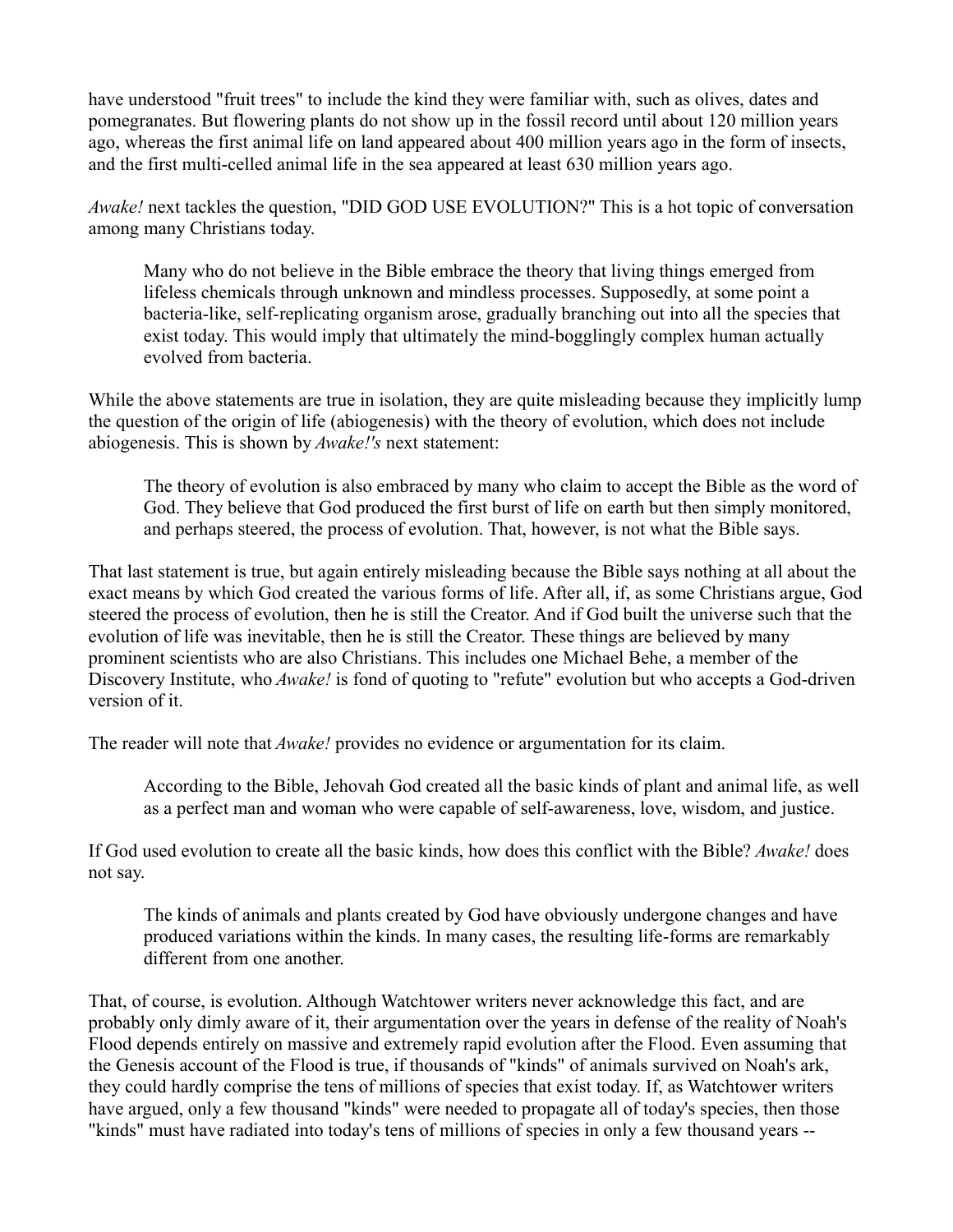which is thousands of times more rapid than anything observed in the fossil record or that scientists propose.

An example of this is the frog "kind", which includes what are commonly called frogs and toads. There are some 4,800 species of these today. They are at least as different from one another as mammals are from one another, not only morphologically but genetically. To imagine that 4,800 species evolved from one or a few "frog kinds" in under 4,000 years is beyond the pale. Yet that is what the Watchtower Society implicitly teaches, even though its writers are apparently too ignorant of science to know it.

The Bible account of creation does not conflict with the scientific observation that variations occur within a kind.

That depends on what one means by "the Bible account of creation". If one means the fairy tale version espoused by *Awake!'s* writer, then perhaps so. If one goes by what the Bible actually says, then there is a huge conflict.

## A CREATOR PERCEIVED IN CREATION

In the mid-1800's, British biologist Alfred Russel Wallace agreed with Charles Darwin on the theory of evolution by natural selection. But even this renowned evolutionist is said to have stated: "For those who have eyes to see and minds accustomed to reflect, in the minutest cells, in the blood, in the whole earth, and throughout the stellar universe . . . , there is intelligent and conscious direction; in a word, there is Mind."

So Wallace believed that God directed evolution. It's astonishing that *Awake!'s* writer fails to see how self-defeating this quotation is to his overall claims.

Almost two thousand years before Wallace, the Bible had already observed: "For [God's] invisible qualities are clearly seen from the world's creation onward, because they are perceived by the things made, even his eternal power and Godship." (Romans 1:20) From time to time, you might want to take a moment to reflect on the marvelous complexities found in nature from a single blade of grass to the countless heavenly bodies. By examining creation you can perceive the Creator.

This is the old "divine watchmaker" idea, also called the "design requires a designer" argument. This has been variously described as "the argument from personal incredulity", "the argument from ignorance", "the argument from lack of imagination" -- all of which are informal logical fallacies called "the appeal to ignorance".

Next, *Awake!* treads on ground extremely dangerous for Christians who dare to think too closely on the matter. This ground is often called "theodicy" or "the problem of evil or suffering":

'But if there is a loving God who created all things,' you may ask, 'why would he permit suffering? Has he abandoned his earthly creation? What does the future hold?' The Bible contains many other untold stories—truths that have been buried under human ideas and religious agendas and, therefore, hidden from most people. The publishers of this magazine, Jehovah's Witnesses, would be happy to help you examine unadulterated Bible truth and learn more about the Creator and the future of his human creation.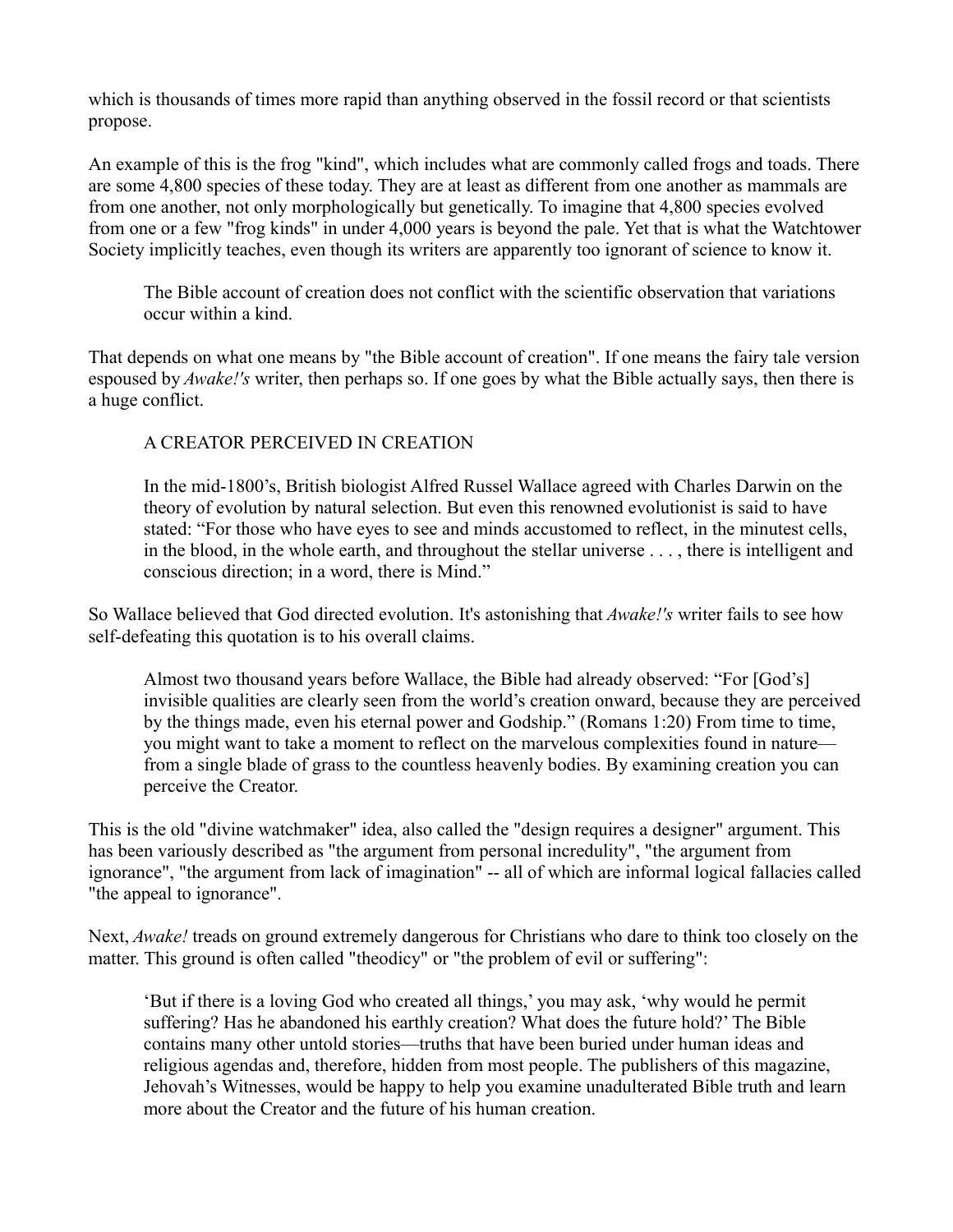Watchtower writers have not fared well when, on rare occasions, they have tackled theodicy. The problem can be seen by considering the fossil record of animal life. Today we see predators and prey, and most people instinctively understand that from the prey's point of view, predation is an evil because it causes suffering. Predation is clearly observed in the fossil record at least as far back as the Cambrian period of 540 to 485 million years ago. Why would a loving God create a world in which the suffering caused by predation is fundamental to its structure? Young-earth creationists are acutely aware of this problem and use it to justify their teaching that "sin and death entered the world" only after Adam and Eve sinned in the Garden of Eden, and so the universe must have been created in only six literal days.

The Watchtower Society tried to tackle this question in the October 8, 1982 and January 8, 1983 *Awake!* magazines. Suffice to say that the problem was not solved, and the discussion actually raised more questions than it answered, in view of the ridiculously bad rationalizations given. For example, on page 11 the Oct. 8 issue tried to explain what happened after Adam and Eve sinned:

. . . as man turned toward lawlessness, the earthly creation, too, became chaotic. Man lost his loving dominion over the animals. Since humans could not control themselves peacefully, it is no surprise that the animals are in the same condition. . . The animals . . . began to live off one another.

But this contradicts what we find in the fossil record -- that animals have lived off one another for hundreds of millions of years. And how does *Awake!'s* rationalization explain behaviors and structures clearly designed for predation -- the poison and teeth/fangs of snakes, spiders and lizards; the webs of spiders; the instinctive, not learned, predatory behavior of snakes, spiders, scorpions, etc.; the teeth of cats, dogs and many other animals, extant and in the fossil record, that are clearly designed for cutting flesh; the fact that the digestive systems of cats are clearly designed to eat meat and not vegetables, and that cats are physically unable to synthesize the essential amino acid taurine but must obtain it from the flesh of the animals they consume; the defensive abilities of various prey animals; the fact that almost all frogs are exclusively carnivorous and most have tongues designed specifically to catch prey; the fact that many animals have lures designed to attract prey (like the frogfish); that mantis shrimp have claws that act as unbelievably powerful battering rams specifically designed to kill or stun prey; the existence of all manner of parasites, from viruses and bacteria to tapeworms, which cannot live outside of their host animals; the fact that the fossil record displays "arms races" between many varieties of predators and prey, time after time after time?

Readers who know something about science and the history of life will be amused at the way certain readers handed the Watchtower writers their heads in the January 8, 1983 *Awake!* article. The Society's response -- it's amazing that it actually published that material, but it learned its lesson, as it never tackled the problem again -- included this gem:

We did not claim that certain features evolved by adaptation, but that existing features were put to a different use from what was originally purposed. We do not believe it is possible to establish for a certainty how things were in the distant past by observing the present. Conditions have changed. . . As for the many predators being suited for the chase and the kill, what about humans? They have shown an extremely efficient talent for attacking and killing their fellowman. Does that argue for humans' being designed that way from the beginning? Admittedly, we cannot answer all questions that arise in this matter from what we can observe today, and the account in the Bible is quite brief. Yet, we believe that humankind and animal kind were originally designed to live at peace with one another and to get their nourishment from vegetation. That original purpose will be restored during the Messianic Kingdom. We will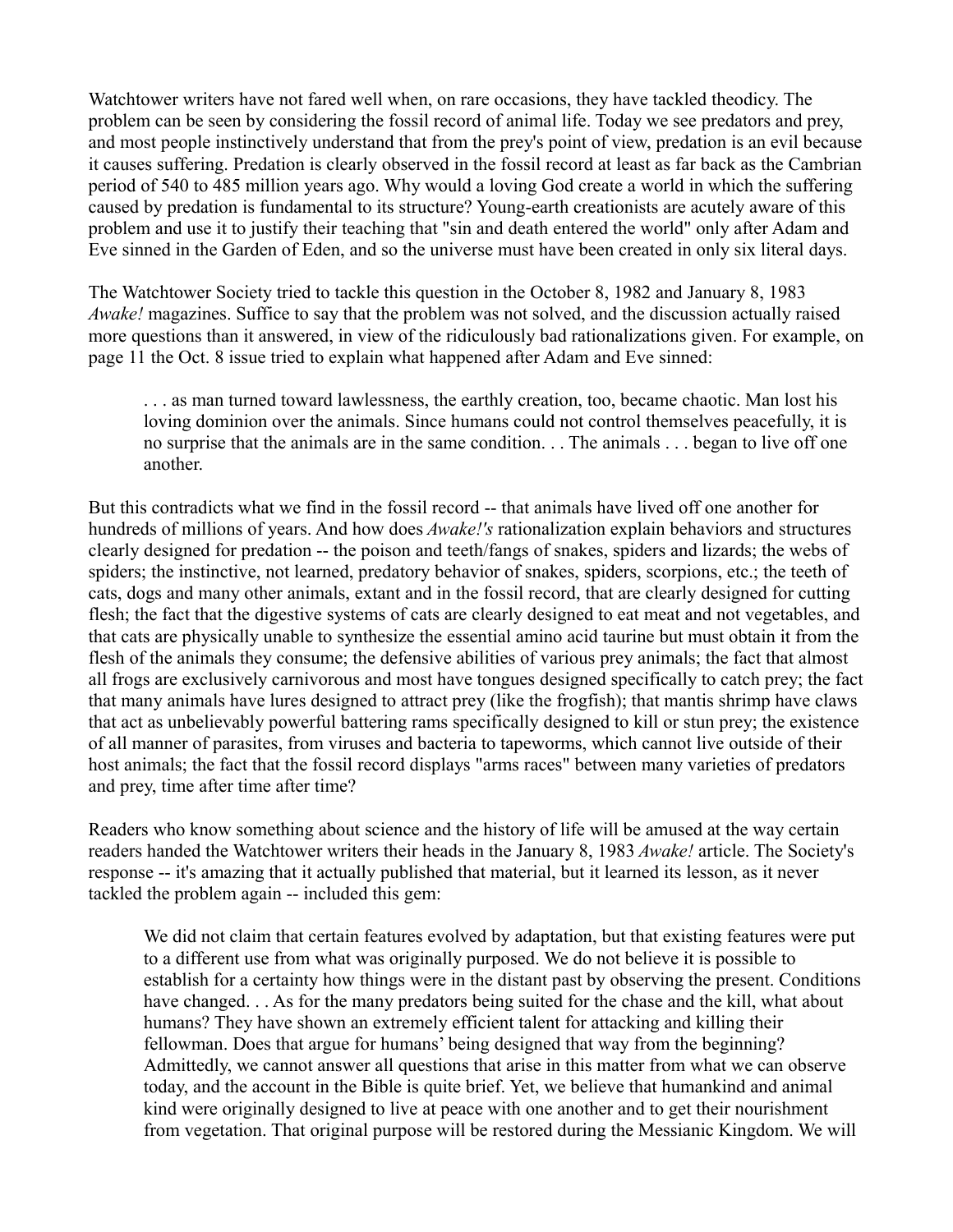have to wait and see how those prophecies are fulfilled.

Clearly, the writer of this March, 2014 *Awake!* knows to steer clear of the problem that the claim that "design requires a designer" leads directly to the "problem of evil".

Finally *Awake!* gets down to the nitty gritty and presents "THE TIME LINE OF CREATION". Unfortunately for his argument, the writer fails to give any evidence whatsoever that this timeline corresponds with scientific findings. Why? Because he obviously knows that it does not. All that the writer presents is the Watchtower's current understanding of Genesis.

## THE BEGINNING

### The material heavens and earth are created.—Genesis 1:1.

Again, this separation of "the beginning" from Day One is contradicted by Exodus 20:11 and 31:17. As for placing the creation of the physical matter of the universe before all other events, well, it is trivially obvious that that must be so.

### DARKNESS

### The earth is formless, desolate, and dark.—Genesis 1:2.

Exactly when in the scientific timeline is this condition realized? The latest scientific timeline is that the earth and the rest of the solar system formed some 4.56 billion years ago from a cloud of gas and dust, probably triggered by a nearby supernova. Within about 50 million years the earth had coalesced into a molten ball of rock and iron, had been struck by a Mars-sized planet and spun off a lot of material that soon coalesced into the Moon, and had accumulated a lot of water from bombardment by comets. Eventually the surface cooled sufficiently to allow liquid water to accumulate. The composition of the atmosphere was quite different from today's. Whether the surface was dark is unknown because the composition of the atmosphere is unknown, except that it contained no appreciable amount of oxygen. Exactly what "desolate" and "formless" means is unclear.

## FIRST DAY

Diffused light evidently penetrates the earth's atmosphere. If there had been any observer on the surface of the earth, the sources of light would have been imperceptible to him. Yet, the difference between night and day became discernible.—Genesis 1:3-5.

How does the writer know these things? By Watchtower tradition. That tradition, going back some 130 years, is not based on science but on after-the-fact rationalization that these things must be so for the Genesis account to make any sense at all. Again, no evidence is presented. But the fact is that the earth coalesced from the parent gas/dust cloud *after* the sun coalesced and began emitting light, so there was never a time when the earth did not receive sunlight.

## SECOND DAY

The earth is covered with water and a dense mantle of vapor. These two elements are separated, creating a gap between the watery surface and the canopy of vapor. The Bible describes this space as "an expanse between the waters," and calls it "Heaven."—Genesis 1:6-8.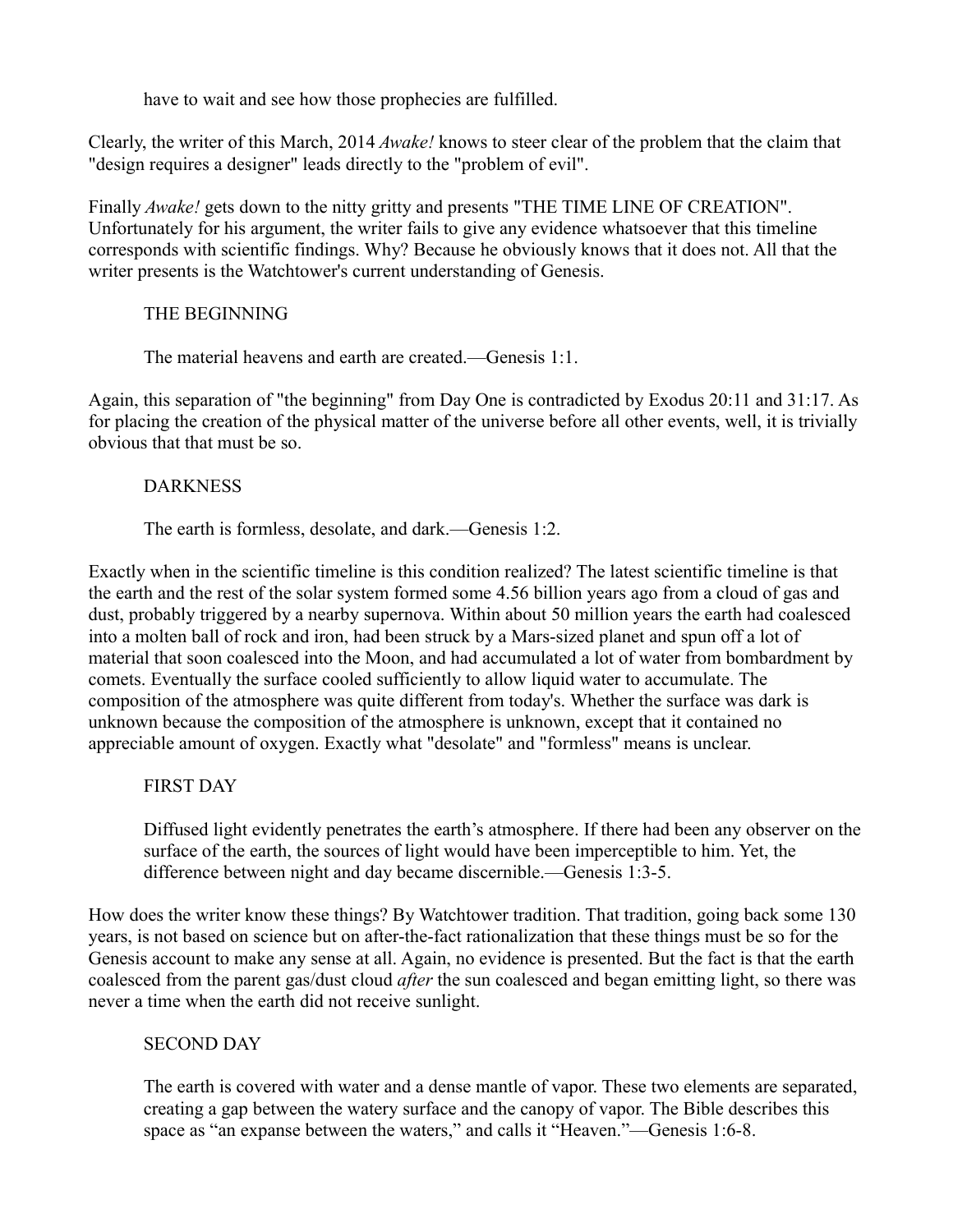More Watchtower tradition. There is no evidence for a massive "vapor canopy" containing sufficient water to flood the entire planet during Noah's Flood. Indeed, young-earth creationists have tackled this claim many times to defend it, but have been forced by the facts of physics to conclude that any "vapor canopy" that might conceivably be physically possible could only contain enough water to flood the earth with a few inches of water. Think "atmospheric pressure" to understand why.

Furthermore, the word translated "expanse" does not mean what the Watchtower Society claims. The Hebrew word "raqia" can certainly be translated as "expanse", but then the question is: in what way is the thing described expanded or spread out? Bible dictionaries indicate that the word and related words refer to something "beaten out" like a shield of metal. In other words, the expansiveness is twodimensional, like a a giant metallic shield or pizza pie spread out over the earth from horizon to horizon. This is shown by the Bible itself, because Genesis 1:20 speaks of flying creatures flying "over the earth **upon the face** of the expanse of the heavens". So there is no indication in the Bible that "raqia" means the atmosphere. And of course, no evidence is given by *Awake!'s* author, because the claim is nothing more than more Watchtower tradition.

### THIRD DAY

Surface water subsides and dry ground appears. The atmosphere clears up to allow more sunlight to reach the ground. Some vegetation appears, with new species sprouting through the third and subsequent creative days.—Genesis 1:9-13.

Again, after-the-fact rationalization of the text based on Watchtower tradition. However, the order of appearance of land vegetation with respect to other forms of life is extremely problematic because it contradicts the fossil record. According to that record, multi-cellular plant and animal life appeared in the oceans in Precambrian times by at least 630 million years ago. It was another 200 million years, in the mid-Silurian period, when land plants first appeared. And it was not until the mid-Cretaceous period, some 120 million years ago, that flowering plants such as grasses and fruit trees appeared. Yet Genesis 1:11-13 has grass, fruit trees and all manner of land vegetation appearing before any animal life in the ocean. The order of "creation" presented by Genesis is simply scrambled.

#### FOURTH DAY

The sun and moon become discernible from the earth's surface.—Genesis 1:14-19.

Again no evidence is presented.

#### FIFTH DAY

God creates underwater creatures and flying creatures in great numbers with the ability to procreate within their kinds.—Genesis 1:20-23.

Again Genesis is out of sync with the fossil record. Underwater creatures appeared at least 630 million years ago -- not 20,000 years -- and they appeared long before land vegetation. The first flying creatures were insects. They first appear in the Carboniferous fossil record of about 350 million years ago, and probably originated much earlier in the Devonian period some 400 million years ago. Birds as such appear in the fossil record somewhere between 200 and 130 million years ago, depending on how one defines "bird". Yet Genesis 1:21 explicitly states that God then created "every winged flying